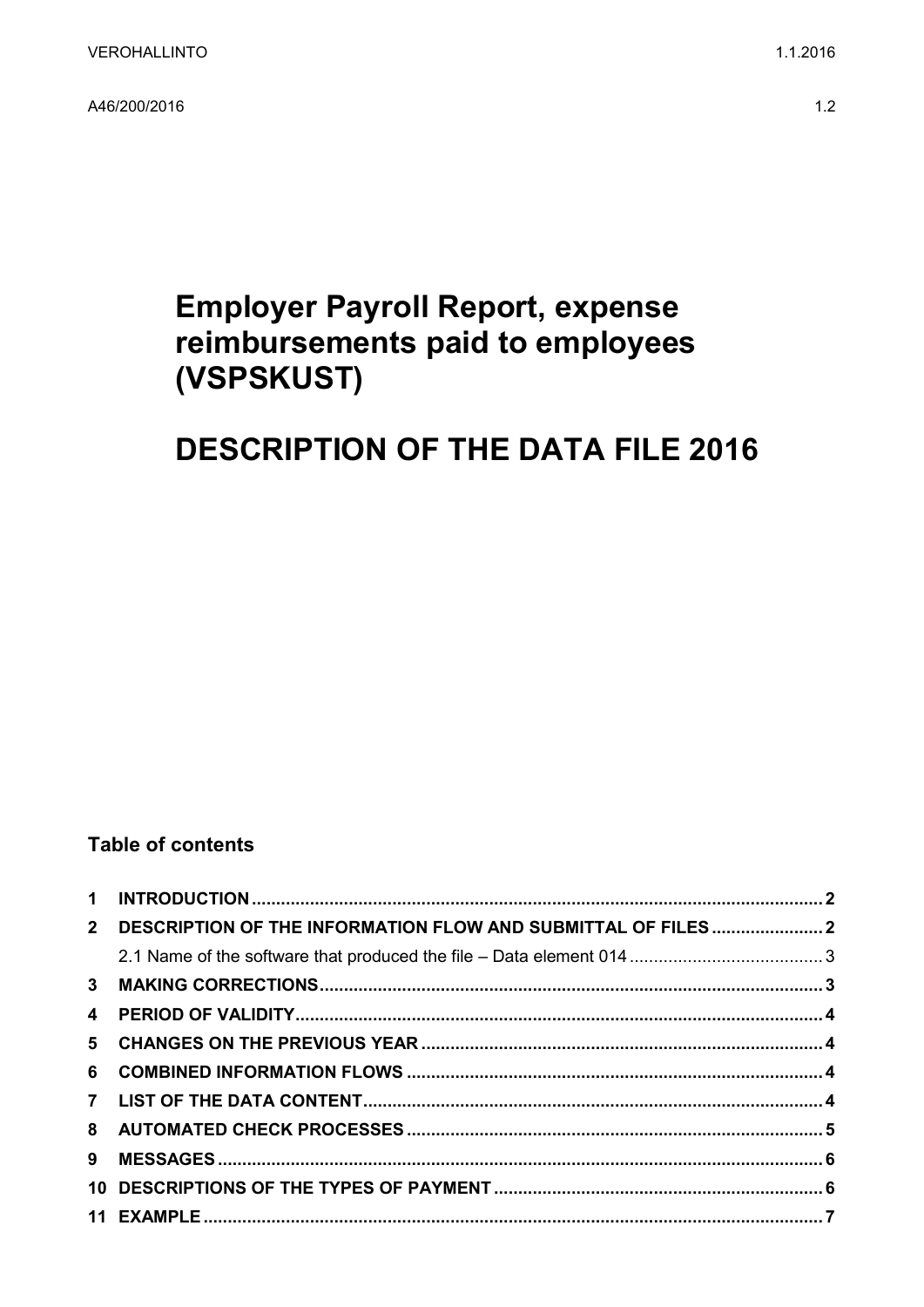## **Version history**

| <b>Date</b>                   | <b>Version</b> | <b>Description</b>                                                                                                                                                                                                                                                      |
|-------------------------------|----------------|-------------------------------------------------------------------------------------------------------------------------------------------------------------------------------------------------------------------------------------------------------------------------|
| 12.2.2016                     | 1.0            | First release concerning the 2016 taxable year.                                                                                                                                                                                                                         |
| 30.3.2016/<br>1.1<br>7.6.2016 |                | Added a header and official record number.<br>Text changes in the 2, 3 and 7 sections.<br>Added: 2.1 Software that produced the file - 014<br>The 048 data element has new length, section 7: AN35 $\rightarrow$ AN23<br>Made corrections to the example in section 11. |
| 22.11.2016                    | 1.2            | The incorrect Type of Payment, H3, is now removed.                                                                                                                                                                                                                      |

#### <span id="page-1-0"></span>**1 INTRODUCTION**

This guidance explains the structure of the required inbound file and the check procedures that follow. For more information, see [Description of e-File.](http://www.vero.fi/download/Sahkoisen_ilmoittamisen_yleiskuvaus_ENGL20/%7B956D482C-4A28-48D2-BE25-00112D97AE00%7D/12064)

#### <span id="page-1-1"></span>**2 DESCRIPTION OF THE INFORMATION FLOW AND SUBMITTAL OF FILES**

Employers and other similar payors must use the format discussed in this document when sending their Employer Payroll Reports (annual information) in accordance with the rules of the Official Decision of the Tax Administration on the Information-Reporting Requirement. The reporting concerns **tax-exempt reimbursement of expenses paid to the workers on the payroll**.

The reporting must include itemizations of each beneficiary or recipient of wages etc. Instructions for setting up the itemizations are provided below.

This Employer Payroll Report version is the itemization of worker-beneficiaries who are paid reimbursement for expenses (VSPSKUST). It is for filers who have an independent IT system keeping track of their reimbursement payments and a different IT system for payroll accounting. For this reason, two filings may be created for the same beneficiary (worker). Whereas tax-exempt reimbursement is reported by the VSPSKUST information flow, payroll is by the VSPSERIK information flow.

If payments from to the same beneficiary from the same payer are reported, consisting of wages, tax-exempt reimbursements and taxable reimbursements, produced by different software applications, there is a risk of double reporting. To prevent that, the data element for identification purposes (014) is added to the flow.

For more information and instructions, go to the 'Annual Information Returns' pages of the Website, > Forms > Employer Payroll Report and other annual information return forms.

You must file your information returns electronically if you had more than five (5) workers whom you paid during the year. However, the requirement to use e-filing does not concern physical persons and estates of deceased physical persons unless they operate a trade, business, or agricultural farms/forestry units.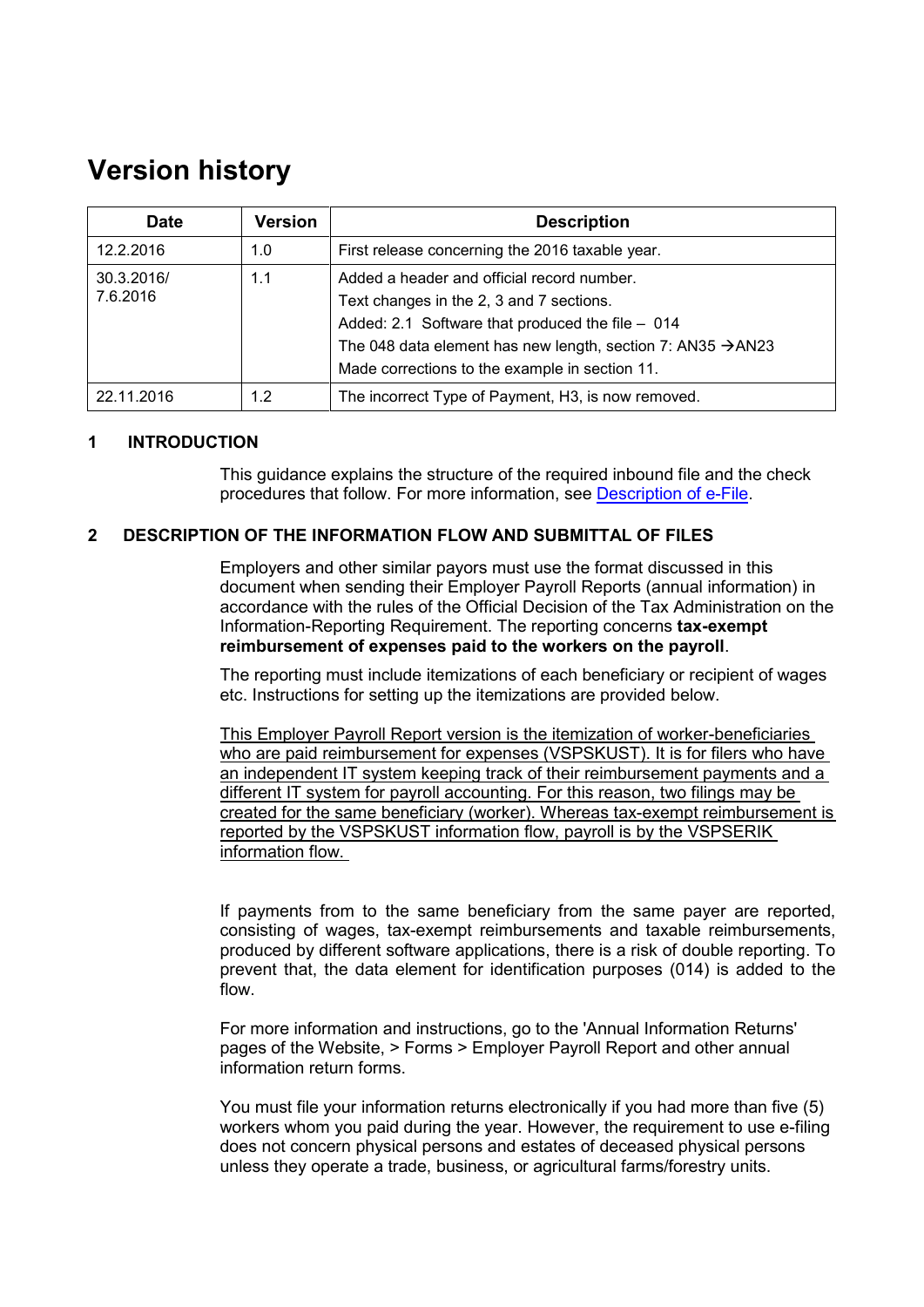Logging in with a Katso ID and password entitles you to submit Employer Payroll Reports on the condition that you have the user privileges of the Master User, Parallel Master User, or Annual Information Report Filer. The system checks your privileges on the basis of the Payer's identity code entry (data element 010; pos. 20-32).

#### <span id="page-2-0"></span>**2.1 Name of the software that produced the file – Data element 014**

This data element (014) is mandatory, for purposes of identification, in the VSPSERIE, VSPSERIK, VSPSKUST, VSRAERIE and VSPSVYHT annual information flows.

In the future, the entry in 014 must contain the Business ID of the software provider company and two additional control characters. An underscore is required between the Business ID and the control characters. For the Business ID, it is mandatory to follow the exact format. The control characters are intended for the software provider company, so they can identify their software product according to their own needs.

The format of the name of software (014) data element is the following:

Y-TUNNUS AN2 ( 12 characters in total)

Example:

The provider of the "AccountingPro" software application has 6606611-7 as its Business ID. The provider not only sells "Accounting Pro" but also another application called "PayrollPro".

The entry in this data element should be:

014: 6606611-7\_AP (Accounting Pro)

014: 6606611-7\_PP (Payroll Pro)

If the software company does not have a Finnish Business ID, the dummy value 0000000-0 is permitted, for example, you can enter: 0000000-0\_U1.

If the software is developed independently by the payer reporting the annual information, enter the Business ID of the payer company in this field. Add control characters as appropriate.

#### <span id="page-2-1"></span>**3 MAKING CORRECTIONS**

For more information, see Making corrections to e-filed submittals of information returns.

However, this information flow has a special requirement affecting any corrections: We recommend that filers, when making corrections, use the same information flow, and the same software, as they used for the original submittal.

In other words, making corrections using the VSPSERIE flow is possible, but if this is done it is important to note that it will replace the VSPSERIK and VSPSKUST flows submitted earlier provided that the same software is used.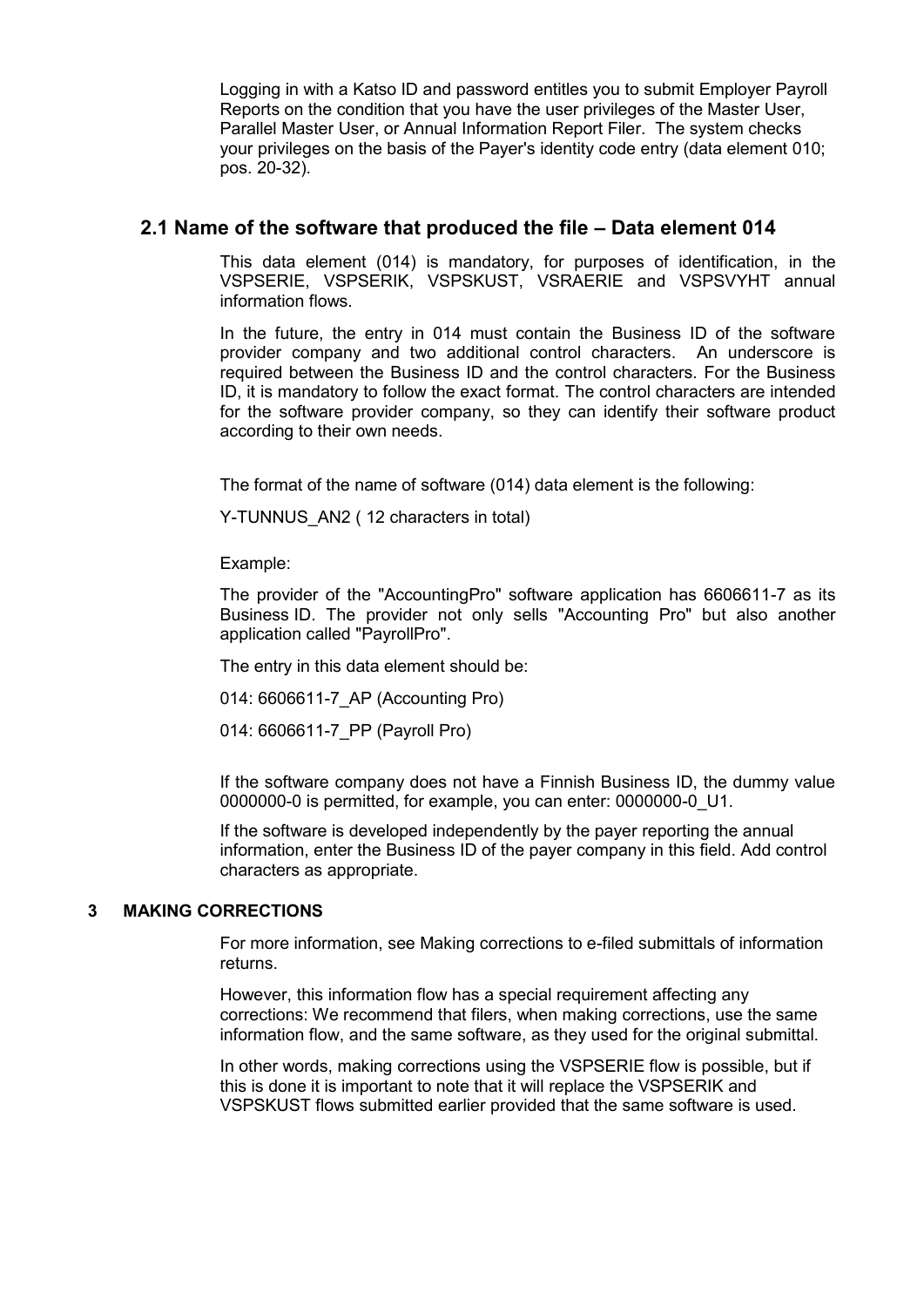#### <span id="page-3-0"></span>**4 PERIOD OF VALIDITY**

This specification sets out the requirements of file formatting that come into force 23 November 2016 and continue to be in force until a new version of this specification is released.

The deadline for filing is 3 February 2017.

#### <span id="page-3-1"></span>**5 CHANGES ON THE PREVIOUS YEAR**

This is a new information flow for 2016.

#### <span id="page-3-2"></span>**6 COMBINED INFORMATION FLOWS**

You may send us the following flows in the same computer file as you are sending your VSPSKUST flow:

- VSPSVYHT
- VSPSERIK
- VSRAERIE

#### <span id="page-3-3"></span>**7 LIST OF THE DATA CONTENT**

Descriptions of the column entries:

| Data element ID | Three-digit identifier as required by the name: value format                                                                                                                                                                                                                                                              |  |  |
|-----------------|---------------------------------------------------------------------------------------------------------------------------------------------------------------------------------------------------------------------------------------------------------------------------------------------------------------------------|--|--|
| <b>Position</b> | The place where the data is located; concerns the fixed-length format.                                                                                                                                                                                                                                                    |  |  |
| P/V             | P mandatory field                                                                                                                                                                                                                                                                                                         |  |  |
|                 | V not mandatory field                                                                                                                                                                                                                                                                                                     |  |  |
| Т               | <b>T</b> refers to names and identity codes when making corrections and<br>sending in a file that deletes previous entries (082:D). It is required that<br>the name and ID are exactly the same as in the previous filing. No other<br>information is required in a deletion file except the names and identity<br>codes. |  |  |
| L/T             | If there is an asterisk * in the L/T column, it means Tamo will run a check<br>on the user entries.                                                                                                                                                                                                                       |  |  |
|                 | V/P means that the field is not mandatory unless special conditions<br>apply. In conditional sections, filling in the field, or the result of a<br>calculation, determine whether some other information is mandatory.                                                                                                    |  |  |
|                 | # means that you cannot populate the field if the field preceded by a #<br>character is populated. If populating it with a zero is OK, it is mentioned in<br>the Data Element Description text.                                                                                                                           |  |  |
|                 | If there is an L in the L/T column, it means that a formula determining the<br>value is in existence, but Tamo does not run an automated check.                                                                                                                                                                           |  |  |
|                 | If there is an H in the L/T column, it means that a Message is displayed<br>regarding the entry. However, this does not prevent the submittal.                                                                                                                                                                            |  |  |
|                 | There may be several of the above comments made in the L/T column if<br>the entries are subject to calculations and automated checks.                                                                                                                                                                                     |  |  |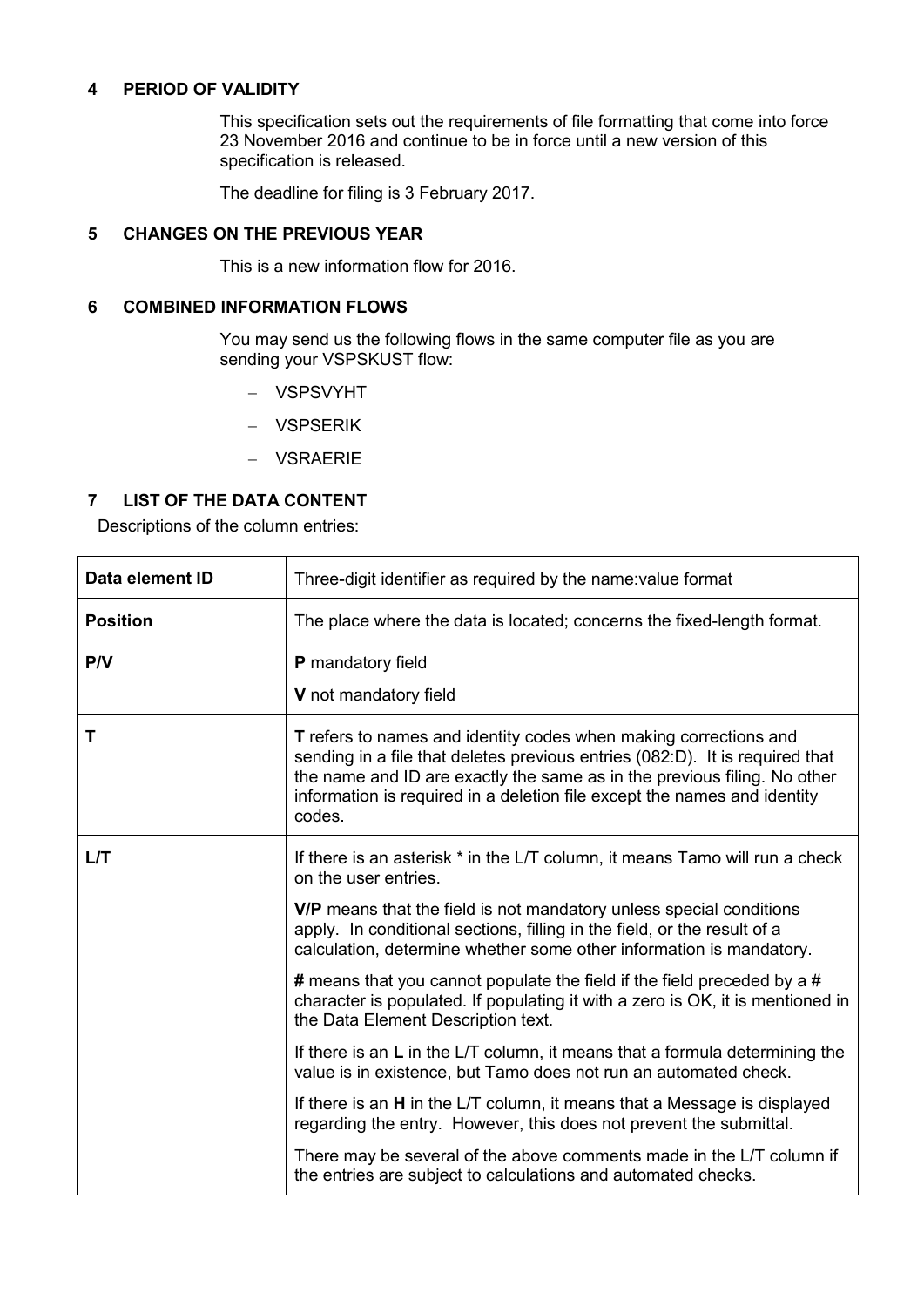| <b>Permissible values:</b> | This column contains the relevant permissible values, separated by |  |
|----------------------------|--------------------------------------------------------------------|--|
|                            | comma.                                                             |  |

| Position Code P/VT |     |           |             |               | $L/T$ Description                                                                                        | Format                           | Permissible<br>values                                                       |
|--------------------|-----|-----------|-------------|---------------|----------------------------------------------------------------------------------------------------------|----------------------------------|-----------------------------------------------------------------------------|
| $1-8$              | 000 | P         | T           |               | File identifier                                                                                          | AN <sub>8</sub>                  | <b>VSPSKUST</b>                                                             |
| 10                 | 082 | V         |             |               | Deletion                                                                                                 | A1                               | D                                                                           |
| $12 - 13$          | 084 | P         | $\mathsf T$ |               | Type of Payment                                                                                          | AN <sub>2</sub>                  | P,1,PT,P3,PY,<br>YT, 1Y, 5, 5Y,<br>6,61,<br>H2, H5,<br>7K, 7L, 7M,<br>7N,7Q |
| $15 - 18$          | 058 | P         | $\mathsf T$ |               | Year of payment                                                                                          | <b>VVVV</b>                      | 2016                                                                        |
| $20 - 32$          | 010 | P         | T           |               | Payor's ID                                                                                               | ALITP     HETU                   |                                                                             |
| 36-46              | 083 | P         | $\mathsf T$ | $\ast$        | Beneficiary's personal identity code<br>or Business ID                                                   | YTUNNUS  <br><b>HETU</b>         |                                                                             |
| 48-82              | 085 | V         | $\mathsf T$ | $\ast$<br>V/P | Beneficiary's name                                                                                       | AN35                             |                                                                             |
| 83-93              | 150 | $\vee$    |             |               | Total of tax-exempt allowances for expenses,<br>daily (per diem) allowances etc.                         | R8,2                             |                                                                             |
| 95                 | 151 | V         |             |               | Tax-exempt allowance for expenses,<br>full per diem(0=No, 1= Yes)                                        | N1                               | 0,1                                                                         |
| 97                 | 152 | V         |             |               | Tax-exempt allowance for expenses,<br>partial per diem(0=No, 1= Yes)                                     | N1                               | 0,1                                                                         |
| 99                 | 153 | $\vee$    |             |               | Tax-exempt allowance for expenses,<br>per diems for overseas business trips<br>$(0=No, 1=Yes)$           | N1                               | 0,1                                                                         |
| 101                | 154 | V         |             |               | Tax-exempt allowance for expenses,<br>meal money<br>$(0=No, 1=Yes)$                                      | N1                               | 0,1                                                                         |
| 103-110 155        |     | V         |             |               | Tax-exempt allowance for expenses, kilometres<br>as the base<br>e                                        | $+NS$                            |                                                                             |
| 111-121 156        |     | V         |             |               | Tax-exempt allowance for expenses, total<br>amount of paid tax-exempt allowance for<br>kilometres driven | R8,2                             |                                                                             |
| 123-157 041        |     | V         |             |               | Name of contact person                                                                                   | AN35                             |                                                                             |
| 159-193 042        |     | V         |             |               | Contact person's telephone                                                                               | PUHELIN2                         |                                                                             |
| 195-217 048        |     | V         |             |               | Software application that produced the file                                                              | AN23                             |                                                                             |
| 218-229 014        |     | P         | T           |               | Name of the software that produced the file                                                              | Y-TUNNUS_AN2                     |                                                                             |
| 231-244 198        |     | v         |             |               | Send Date and Time - populated by the service<br>provider                                                | <b>DDMMYYYY</b><br><b>HHMMSS</b> |                                                                             |
|                    | 999 | ${\sf P}$ |             |               | Final identifier                                                                                         | N <sub>8</sub>                   |                                                                             |

### <span id="page-4-0"></span>**8 AUTOMATED CHECK PROCESSES**

| New/<br>Chan<br><u>ged</u> | Code | Description of Calc. Rule / Check                                        |
|----------------------------|------|--------------------------------------------------------------------------|
|                            | 083  | Beneficiary's name (085) is a mandatory field because you have entered a |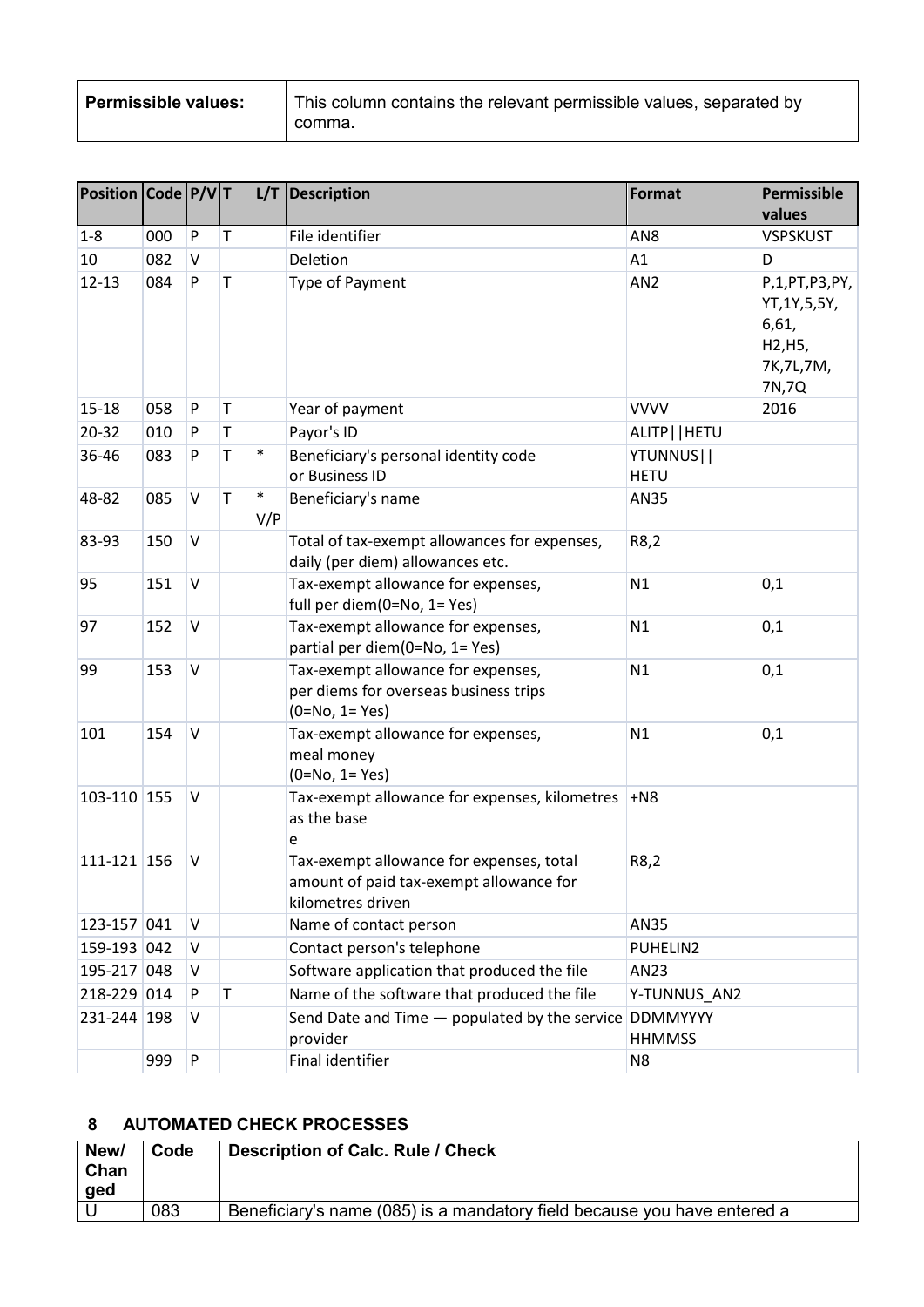| 085 | dummy identity code in the Personal ID or Business ID (083) field.        |
|-----|---------------------------------------------------------------------------|
|     |                                                                           |
|     |                                                                           |
|     |                                                                           |
|     | Error message:                                                            |
|     |                                                                           |
|     | #1070; Beneficiary's name (085) is mandatory under the circumstances: the |
|     |                                                                           |
|     | personal ID or Business ID in (083) is a dummy identity code.             |
|     |                                                                           |

#### <span id="page-5-0"></span>**9 MESSAGES**

Not applicable to this information flow.

#### <span id="page-5-1"></span>**10 DESCRIPTIONS OF THE TYPES OF PAYMENT**

- P Wages from principal employment
- 1 Wages from sideline employment
- PT Dividends or profit surplus based on a shareholder's work effort (taxable as wages)
- P3 Wages paid to a municipal daycare provider
- PY Wages from principal employment, if paid to an entrepreneur (refers to pay for work for which the beneficiary carries a YEL or MYEL insurance)
- YT Dividends based on a shareholder's, insured under the YEL/MYEL pension laws, work effort (taxable as wages)
- 1Y Wages from side occupations if paid to an entrepreneur (refers to pay for work for which the beneficiary carries a YEL or MYEL insurance)
- 5 Wages (as the basis for insurance premium computation), subject to the six-month rule
- 5Y Wages subject to the six-month rule if paid to an entrepreneur
- 6 Wages paid as a substitute payor including paid amounts of 'pay security' (§ 9.2 Prepayment Act)
- 61 Wages paid as a substitute payor under the six-month rule
- H2 Athlete's or sportsman's fees
- H5 Reimbursement paid by a nonprofit organisation
- 7K Wages paid by an employer (with a permanent establishment in Finland) to a worker not covered by Finnish social insurance
- 7L Wages paid by an employer (no permanent est. in Finland) to a worker not covered by Finnish social insurance
- 7M Wages paid by a foreign employer (no permanent est. in Finland) to a worker who is covered by Finnish social insurance
- 7N Wages paid by a foreign employer (no permanent est. in Finland) having the responsibility to pay and discharge the worker's taxes (employment contract Net-of-tax)
- 7Q Wages paid by a foreign employer to a worker who stayed max. 183 days in Finland during the tax-treaty-defined period